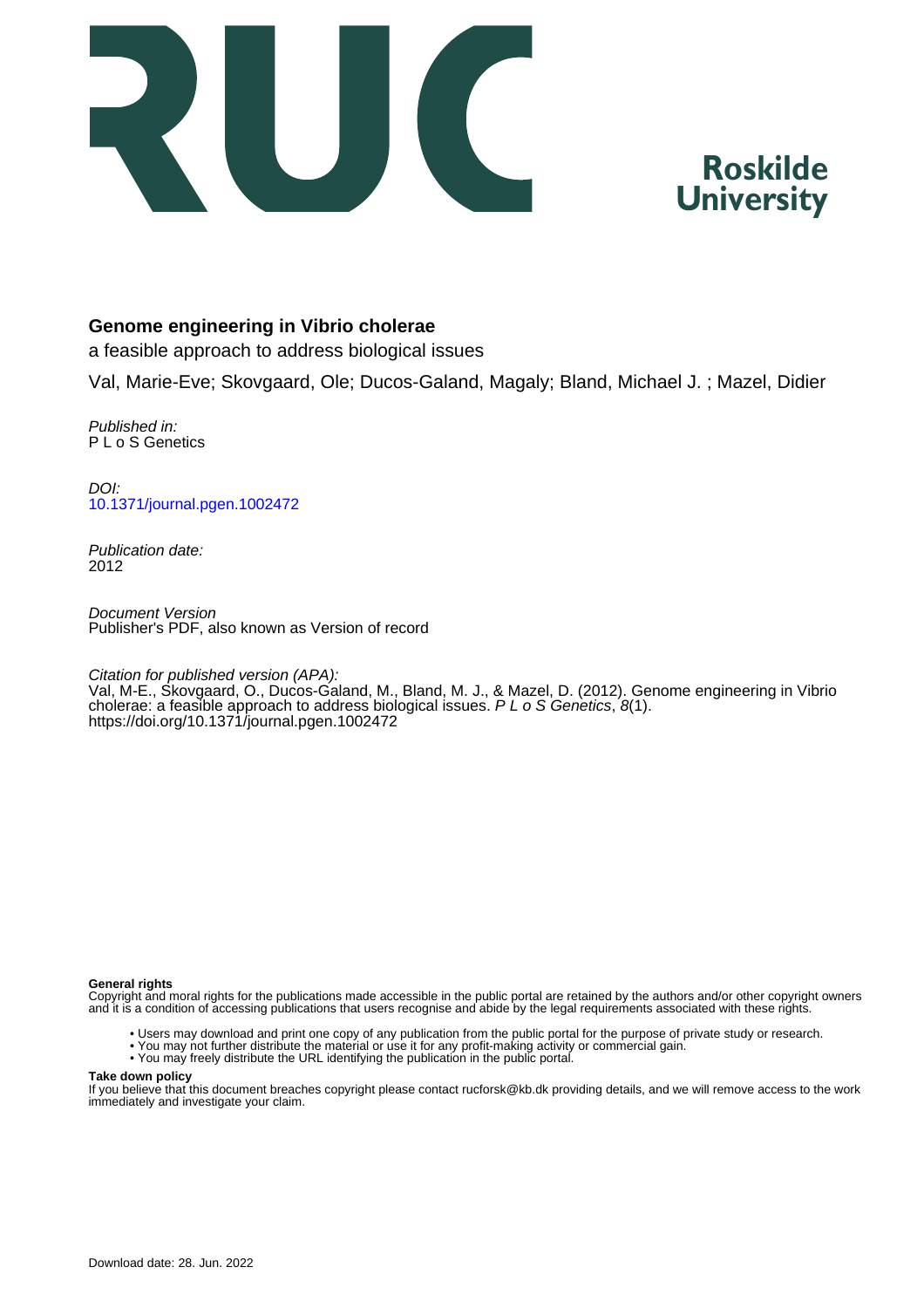# Genome Engineering in Vibrio cholerae: A Feasible Approach to Address Biological Issues

# Marie-Eve Val<sup>1,2</sup>, Ole Skovgaard<sup>3</sup>, Magaly Ducos-Galand<sup>1,2</sup>, Michael J. Bland<sup>1,2</sup>, Didier Mazel<sup>1,2</sup>\*

1 Institut Pasteur, Unité Plasticité du Génome Bactérien, Département Génomes et Génétique, Paris, France, 2 CNRS, URA2171, Paris, France, 3 Department of Science, Systems, and Models, Roskilde University, Roskilde, Denmark

# Abstract

Although bacteria with multipartite genomes are prevalent, our knowledge of the mechanisms maintaining their genome is very limited, and much remains to be learned about the structural and functional interrelationships of multiple chromosomes. Owing to its bi-chromosomal genome architecture and its importance in public health, Vibrio cholerae, the causative agent of cholera, has become a preferred model to study bacteria with multipartite genomes. However, most in vivo studies in V. cholerae have been hampered by its genome architecture, as it is difficult to give phenotypes to a specific chromosome. This difficulty was surmounted using a unique and powerful strategy based on massive rearrangement of prokaryotic genomes. We developed a site-specific recombination-based engineering tool, which allows targeted, oriented, and reciprocal DNA exchanges. Using this genetic tool, we obtained a panel of V. cholerae mutants with various genome configurations: one with a single chromosome, one with two chromosomes of equal size, and one with both chromosomes controlled by identical origins. We used these synthetic strains to address several biological questions—the specific case of the essentiality of Dam methylation in V. cholerae and the general question concerning bacteria carrying circular chromosomes—by looking at the effect of chromosome size on topological issues. In this article, we show that Dam, RctB, and ParA2/ParB2 are strictly essential for chrII origin maintenance, and we formally demonstrate that the formation of chromosome dimers increases exponentially with chromosome size.

Citation: Val M-E, Skovgaard O, Ducos-Galand M, Bland MJ, Mazel D (2012) Genome Engineering in Vibrio cholerae: A Feasible Approach to Address Biological Issues. PLoS Genet 8(1): e1002472. doi:10.1371/journal.pgen.1002472

Editor: David S. Guttman, University of Toronto, Canada

Received September 29, 2011; Accepted November 24, 2011; Published January 12, 2012

Copyright: © 2012 Val et al. This is an open-access article distributed under the terms of the Creative Commons Attribution License, which permits unrestricted use, distribution, and reproduction in any medium, provided the original author and source are credited.

Funding: This study was supported with financial assistance from the Institut Pasteur, the Centre National de la Recherche Scientifique, the French National Research Agency (ANR-10-BLAN-1313), and the Fondation pour la Recherche Médicale (équipe FRM 2007). M-EV is supported by a Roux Post-Doctoral fellowship from the Institut Pasteur and MJB by a fellowship from the Pasteur–Paris University (PPU) International PhD program. The funders had no role in study design, data collection and analysis, decision to publish, or preparation of the manuscript.

Competing Interests: The authors have declared that no competing interests exist.

\* E-mail: mazel@pasteur.fr

#### Introduction

Bacteria were long thought to have a simple genome architecture based on a unique circular chromosome, and it is only in the late 1980s that the first prokaryote with multiple chromosomes, Rhodobacter sphaeroides, was characterized [1]. Since this seminal observation, many other species possessing multiple circular or linear chromosomes have been characterized across numerous bacterial lineages [2]. More than 80 multipartite bacterial genomes have been sequenced, propagating various hypotheses to explain their extant nature and posing fundamental questions about the selective benefit of such a genome architecture.

Numerous studies have established the cholera pathogen, Vibrio cholerae, as the model for bacteria with multipartite genomes [3]. The genome of *V. cholerae* N16961 consists of two circular chromosomes, a primary 2.96 Mbp chromosome (chrI) and a secondary 1.07 Mbp chromosome (chrII). V. cholerae's genes are asymmetrically distributed between the two chromosomes [4]. ChrI has low interspecies sequence variability and harbors many genes coding for essential biosynthetic pathways. ChrII contains many more species-specific genes, unknown ORFs and proportionally fewer essential genes [4–5]. Furthermore, V. cholerae's particular genomic organization and genetic disparity is consistent within the *Vibrionaceae* family [6–8]. The unusual genome structure of V. cholerae has inspired numerous studies to better understand the mechanisms and purposes of maintaining such a genomic organization, resulting in an impressive body of experimental data [9–20]. To date, however, and despite the impressive collective effort of the cited studies along with other research on chromosome and plasmid maintenance systems, the mechanisms coordinating the maintenance of multiple chromosomes are largely unknown. In tackling such pervasive yet fundamental questions, we decided to construct a unique genetic tool allowing targeted massive chromosomal rearrangements in proteobacteria. We applied this powerful technique to answer two outstanding questions. Firstly, we addressed the specific case of the essentiality of Dam methylation in V. cholerae. Secondly, we focused our genetic system on more general questions concerning bacteria with circular chromosomes by examining the effect of chromosome size and genetic distribution on topological issues.

Unlike eukaryotic organisms, where chromosomes are managed by common machineries which coordinate up to 90 chromosomes [21], *V. cholerae* has evolved a relatively complex and highly targeted strategy involving interplay of specific and common machineries for the maintenance of each chromosome. Replication of each V. cholerae chromosome is controlled by a unique initiator molecule [11]. ChrI replication is initiated at oriI by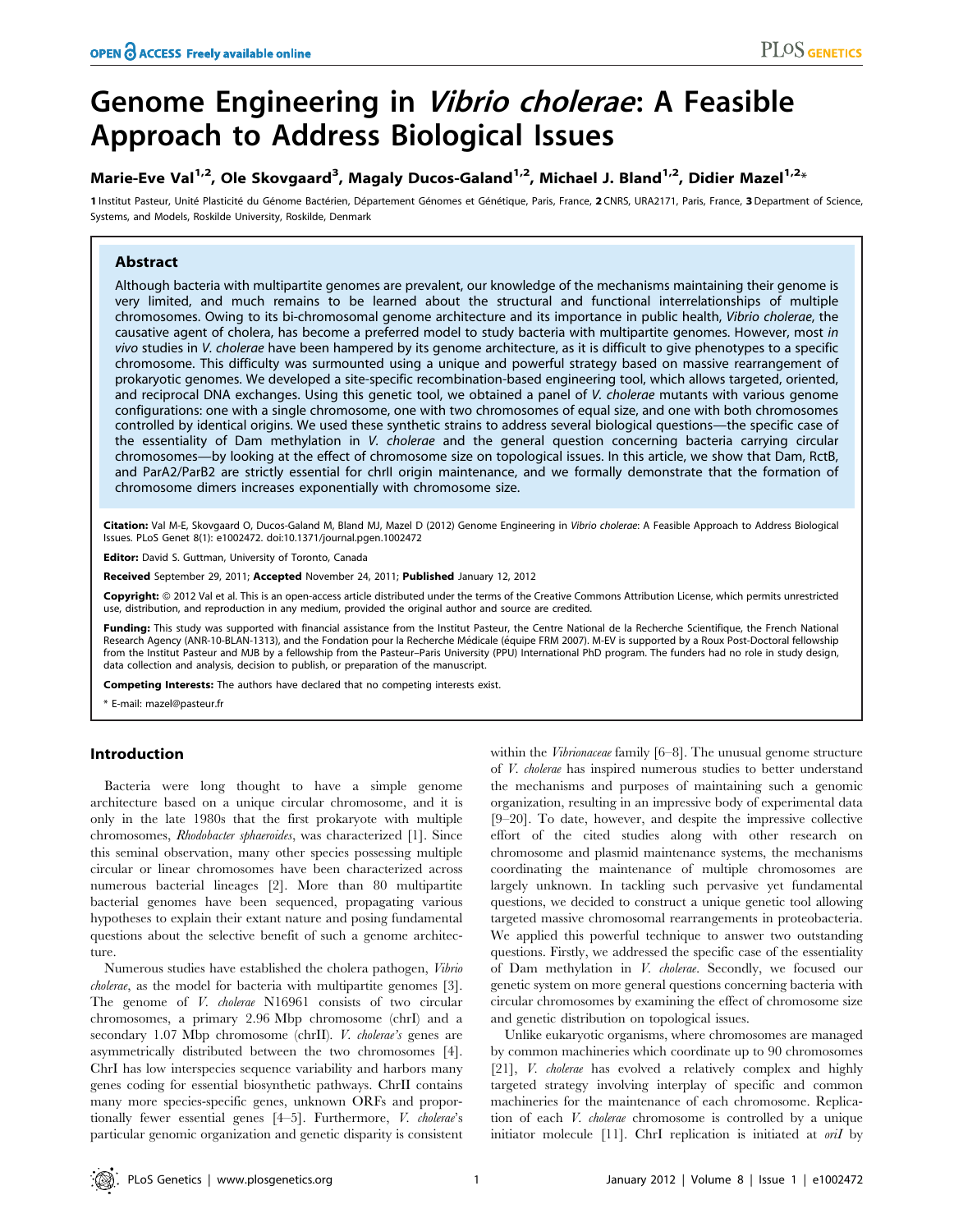#### Author Summary

Vibrio cholerae, the causative agent of cholera in humans, has two circular chromosomes of uneven size, each with distinct maintenance requirements. This is in contrast to classical, Escherichia coli–centric bacterial models of a single chromosome. In this study, we took advantage of V. cholerae's atypical genome structure to address important biological issues related to the maintenance of multipartite genomes. We further used V. cholerae to determine how genome architecture and genetic organization affects the odds of topological difficulties arising during replication. Our approach consisted of performing massive genome rearrangements to create various synthetic mutants of V. cholerae with nearly identical genetic backgrounds. We created mutants of V. cholerae with a single chromosome, with two chromosomes of equal size, or with identical origins of replication. To do so, we developed a genetic engineering tool based on the multiplexing of two sitespecific recombination systems to allow efficient and directional manipulations of any DNA segment. In this study, we show that Dam, RctB, and ParA2/ParB2 are only essential for chrII origin maintenance, and we demonstrate that the odds of forming chromosome dimers exponentially increases with chromosome size.

DnaA, the common initiator of chromosomal DNA replication in most bacteria [11], while chrII replication is regulated at a plasmid-like oriII by the Vibrio-specific factor, RctB [22–23]. ChrII is nonetheless replicated only once per cell generation, unlike plasmids, which are not generally linked to the cell cycle [24]. Both E. coli and V. cholerae are members of a mono-phyletic clade of the gamma-proteobacteria defined by the acquisition of the damseqA-mutH genes ensuring restriction of chromosome replication initiation to once per cell cycle and probe mismatch repair of replication errors [25]. Dam methylates the palindromic GATC sequence on both strands, which become transiently hemimethylated after replication. The origin of replication and other regions with clusters of GATC sites become sequestered after replication by SeqA for up to one third of the cell cycle, which serves to preclude new initiations of replication [25]. Both V. cholerae chrI and chrII origins have GATC methylation sites [12] and their sequestration by SeqA contributes to limiting initiation of DNA replication to only once per cell cycle [9]. Replication of the larger chrI is initiated significantly before chrII so as to insure replication is terminated synchronously, suggesting a coordinating mechanism which has yet to be explained [16]. Whereas Dam is not an essential factor in E. coli, V. cholerae mutants lacking Dam methylation are not viable [26], implying the existence of differences in replication regulation between the two organisms. Methylation by CcrM, the counterpart of Dam in the  $\alpha$ proteobacteria, is also known to be essential for the viability of bacteria with multipartite genomes [27–29]. For these reasons, it was strongly suspected that the crucial role of Dam in V. cholerae could be related to its atypical genome arrangement, and Dam appeared to be a good candidate to investigate the coordinated replication initiation of the two chromosomes. In vitro studies showed that Dam methylation of RctB binding sites increases RctB binding and possibly serves a critical function in chrII replication [9]. The requirement for Dam in order to initiate replication at *oriI* was first studied in vivo using plasmids and monitoring the transformation efficiency of plasmids driven by *oril*. These plasmids failed to transform E. coli dam mutants suggesting that Dam was essential for *oriI* replication initiation [12]. A

reciprocal experiment involving oriC-plasmids and a mutant of E. *coli* where oriC was substituted by *V. cholerae oriI* ( $\Delta$ oriC::oriI) showed that oriC-plasmids failed to transform E. coli  $\Delta$ oriC::oriI  $\Delta$ dam [9]. Confronted with this last result and knowing that Dam is not essential in  $E$ . coli, it was hypothesized that the additional ori $I$ plasmid copies out-competed replication from chromosomal oriC, thus creating incompatibility conditions where Dam was required for viability of the transformants [9]. To prevent plasmid-mediated competition, the Dam requirement of V. cholerae oriI was directly assessed on the chromosome in E. coli  $\Delta on C:$ :oriI [9,30]. Two conflicting experiments, differing from the manner in which  $\omega$ ic was substituted by oril, showed Dam methylation to be either required for the viability of E. coli  $\Delta on C::on I$  [30] or not [9]. Therefore, the question of whether Dam was essential or dispensable for replication initiation of V. cholerae oriI remained unresolved. Reciprocal experiments consisting of testing oriII Dam requirement in a E. coli chromosomal context could not be tested because all attempts to replace  $\text{ori } C$  with  $\text{ori } H$  were unsuccessful [9].

After replication, partitioning of the resulting homologous chromosomes is fundamental to maintain genome stability [31]. In  $V$ . cholerae, the segregation of ori $I$  and ori $II$  are mediated by distinct partition factors, ParA1/B1 for chrI and ParA2/B2 for chrII [13]. ParA/B partitioning activity requires centromere-like, cis-acting sites called parS, which are bound by ParB to form a nucleoprotein complex that is a target for the ParA ATPase protein [32]. ParA1/B1 are chromosomal-like and mediate an asymmetric segregation of oriI [14]. On the other hand, ParA2/B2 are plasmid-like and carry out a symmetric segregation of oriII [20]. ParA1/B1 are not essential for chrI segregation, indicating that other factors contribute to the segregation of chrI [14] while ParA2/B2 are essential for chrII segregation and cell viability [20]. Many other bacteria with multipartite genomes have integrated distinct plasmid-like origins of replication and partitioning mechanisms to maintain their secondary chromosomes [3], which supports the hypothesis that secondary chromosomes were originally acquired as megaplasmids.

V. cholerae uses an interesting combination of mechanisms derived from both chromosomes and plasmids for the maintenance of chrII. In contrast to the above-mentioned plasmid-like mechanisms, terminal segregation of both chrI and chrII is controlled by a common bona fide chromosomal maintenance system involved in the generation of monomeric chromosome substrates for partitioning [19]. Circular chromosomes convey specific topological problems, such as the formation of dimeric chromosomes, which threatens the partition of genetic information to daughter cells (for a review, see [33]). Chromosome dimers are a side-product of homologous recombination associated with recombinational DNA repair between replicating or newly replicated circular chromosomes [33]. If an odd number of crossovers occur between sister strands, chromosome dimers are formed and must be resolved into monomers to allow chromosome segregation. This process is carried out by the combined action of the site specific tyrosine recombinases XerC and XerD that introduce an additional crossover at dif, a 28 bp site located opposite of the origin of replication [33]. V. cholerae carries two distinct recombination sites,  $diff$  and  $diff$ , located in the terminus region of chrI and chrII, respectively [19]. Resolution of chromosome dimers of chrI and chrII links chromosome segregation to the late stages of cell division via the septal protein FtsK [19].

The presence of multiple chromosomes has posed challenges for in vivo studies of chromosome maintenance in bacteria as it is difficult to attribute observed phenotypes to a specific chromosome. To circumvent this issue, we designed a strategy based on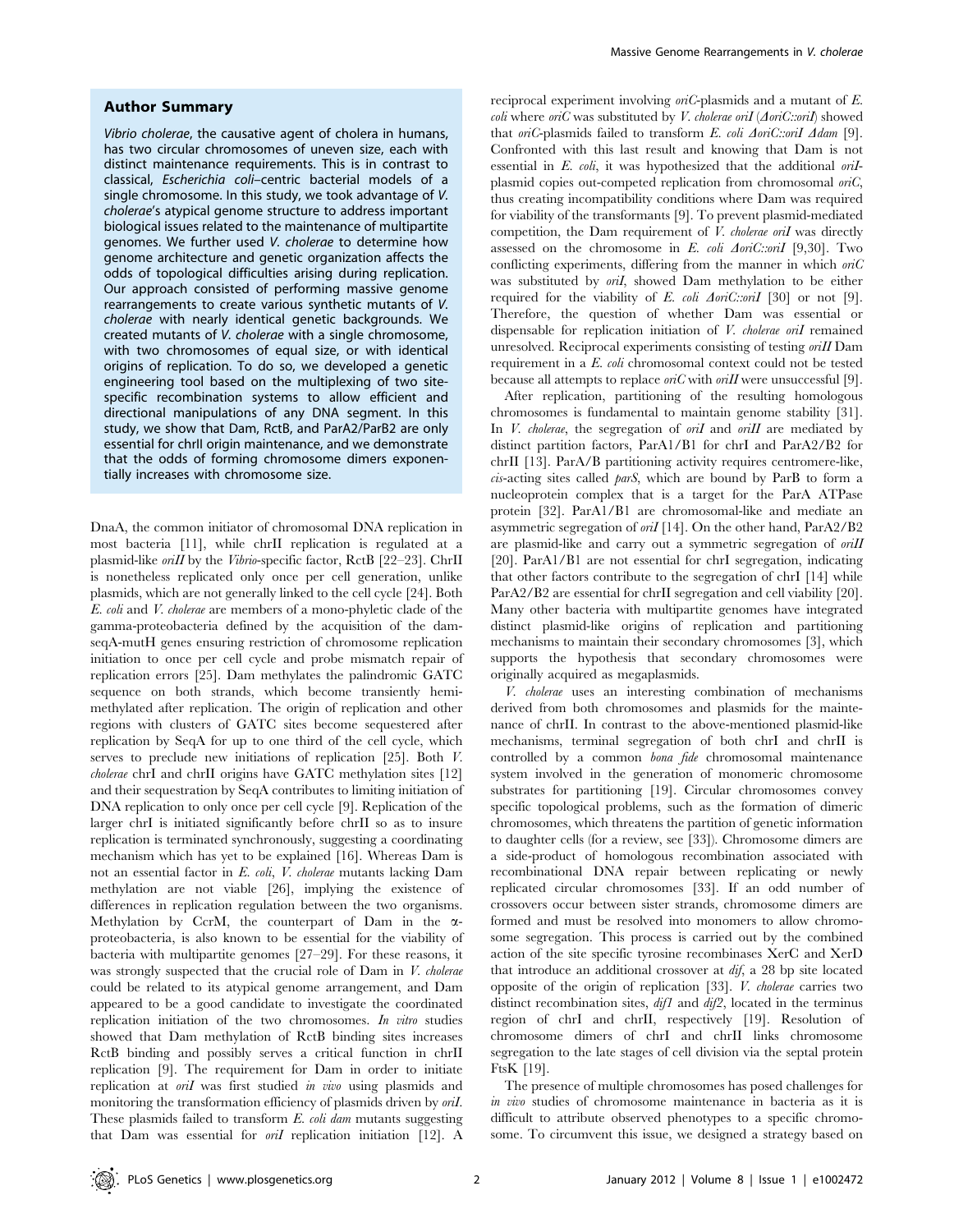specific genome rearrangements to directly study biological systems in their endogenous host. We developed a genetic tool based on two distinct site-specific recombination machineries, which allow targeted, oriented and reciprocal DNA exchanges throughout the genome. We used V. cholerae as a bi-chromosomal bacterial model to show the power of our genetic tool and how its use can help address important biological questions. Using this strategy, we examined the requirement of Vibrio-specific essential factors involved in chromosome maintenance for which functions could not be strictly attributed to a specific chromosome. We also investigated the correlation between chromosome size and the rate of formation of chromosome dimers that are the inevitable byproducts of frequent recombination associated with recombinational DNA repair. To address all these questions, we created a mutant of *V. cholerae* with all its genetic content reorganized onto a single chromosome. We further refined our study by making additional chromosomal rearrangements to individually decipher each biological issue. In this article, we show that Dam, RctB and ParA2/ParB2 are only essential for chrII origin maintenance. We further demonstrate that the odds of forming chromosome dimers exponentially increases with chromosome size.

# Results/Discussion

# One from two: Reorganizing the genome of V. cholerae

We generated a mutant of *V. cholerae* with all its genetic content reorganized onto a single chromosome. To do so, we fused chrI with chrII in a calculated and conservative manner respecting known criteria for chromosome organization and maintenance. Prokaryotic genomes show intolerance towards various chromosome rearrangements such as inversions or relocations of DNA fragments [34–44]. Nevertheless, bacterial chromosomal structure can be drastically altered [45–48] provided that organizational features are respected (for reviews [49–51]). The fused chromosome was constructed to conserve the "ori-ter" axial symmetry, gene synteny, strand bias and the polarities of the original replichores. Replication of the fused chromosome initiates at oriI of chrI and finishes in the terminus of chrII near dif2. The single fused chromosome carries exclusively chromosomal-like attributes for replication and chromosome segregation (oriI, ParA1/B1, dif2), like other mono-chromosomal bacteria. By initiating replication at oriI, we conserve the replication-associated gene dosage on chrI [10]. Lastly, comparative genomics has shown that the ter region of chrI is flexible and would likely tolerate the integration of the 1 Mbp chrII [7,52].

To perform the above-mentioned genome rearrangements, we developed a genetic tool which allows efficient and directional manipulations of any DNA segment. It involves two site-specific recombination systems which normally promote precise excision of the temperate phage genomes,  $\lambda$  and HK022, from their chromosomal location [53]. We used  $\lambda$  and HK022 integrases (Int<sub> $\lambda$ </sub> and Int<sub>HK</sub>), their respective excision factors (Xis<sub> $\lambda$ </sub> and Xis<sub>HK</sub>) and their associated left and right excision sites  $\int dt R_\lambda/dt L_\lambda$  and  $attR_{HK}/attL_{HK}$ . Unlike other site-specific recombination systems used for precise genome manipulation such as Cre/loxP [54] or Flp/FRT [55], the  $\lambda$  and HK022 recombination reactions have the calculated advantage of being directionally controlled, as the presence of the Xis excision factors orientates the catalytic reactions in one direction. This characteristic is very useful for two reasons: first, it insures that the mutant strain will not revert to the wild-type configuration after chromosomal rearrangement. Second, the newly formed sites (attB/P) react poorly with the substrate sites  $(atR/L)$  [56]. Therefore the same system can be reused in the mutant strain to perform new rearrangements at

other positions by integrating new attR/L sites. In theory, this system could be used an infinite number of times in the same strain.

To fuse the two chromosomes of *V. cholerae*, each partner attL and attR sites specific to the same integrase were inserted on separate chromosomes:  $atR_{HK}/atL_{\lambda}$  were inserted at the junction between the two replichores in the terminus region of chrI and  $attL_{HK}/attR$ , were placed flanking [parA2/B2-oriII-rctA/B] in the origin region of chrII (Figure 1A). The consecutive recombination reactions between  $attR_{HK}/attL_{HK}$  and  $attR_{\lambda}/attL_{\lambda}$  sites, upon expression of Int and Xis, led to the fusion of chrI with chrII (Figure 1B, 1C). To visualize chromosomal rearrangement events, we used a colorimetric screen based on recombination-dependent reconstitution and expression of the  $lac\tilde{\chi}$  gene (Figure 1E). We obtained a stable MonoCHromosomal V. cholerae mutant strain (MCH1) with a single chromosome of the expected 4 Mbp size (Figure 1F) observable by pulsed field gel electrophoresis (PFGE). MCH1 cells attain a generation time of 29 minutes when grown in fast-growing conditions (Table S1). Under the microscope, MCH1 fixed cells are indistinguishable from N16961 wild-type (WT) (Figure 1G) and the counting of viable cells forming microcolonies confirmed that MCH1 incurs no increase in the rate of mortality compared to the WT (data not shown). We measured the DNA distribution in exponentially growing cultures by flow cytometry and compared these distributions with modeled distributions (Figure S1). Whereas WT has a replication pattern which can be successfully modeled by assuming that chrII initiates late and terminates at approximately the same time as chrI as previously described [16], our analysis of MCH1's replication pattern was consistent with a single chromosome replicated at a constant rate (Figure S1).

# RctB initiator and ParA2/B2 partitioning factors are essential for chrII maintenance only

We have taken a radical genetic approach by rearranging the genome of V. cholerae to investigate the specific biological functions of RctB and ParA2/B2. Since chrII is indispensable, these factors, essential for chrII initiation and partition, are ultimately essential for cell viability [11,20,22]. However, an additional role in the maintenance of chrI could never be formally tested due to the essentiality of their functions for chrII perpetuation. Recombinational fusion of the two chromosomes in MCH1 resulted in the excision of an 8 kb circular molecule carrying [parA2/B2-oriIIrctA/B-aph] (Figure 1C). The excised molecule encoded a functional aph gene conferring kanamycin resistance to the parental strain of MCH1, MV127. This circular molecule was readily lost in absence of selection observable by the absence of kanamycin resistance in MCH1 cells (Figure 1D). Loss of the 8 kb molecule was further confirmed by PCR, showing an absence of amplification of parB2 and rctB loci from MCH1 genomic DNA, while these loci could normally be amplified from MV127 genomic DNA (data not shown). Loss of the 8 kb molecule was surprising since it harbored the *oriII* origin of replication and a centromere-like  $parS2-B$  site (within  $rctA$ ) [57] along with associated replication ( $rctA/B$ ) and partitioning ( $parA2/B2$ ) factors that should allow it to replicate autonomously in the cell. We have no experimental evidence that could explain this loss, but it could be the result of partition-mediated incompatibility [58] between parS2 sites located on separate entities, the fused chromosome and the 8 kb circular molecule. Yet, by physically linking chrII to chrI in MCH1, we placed replication and partitioning of chrII under the control of chrI machinery rendering chrII factors for replication initiation (RctB) and partitioning (ParA2/B2) non-essential.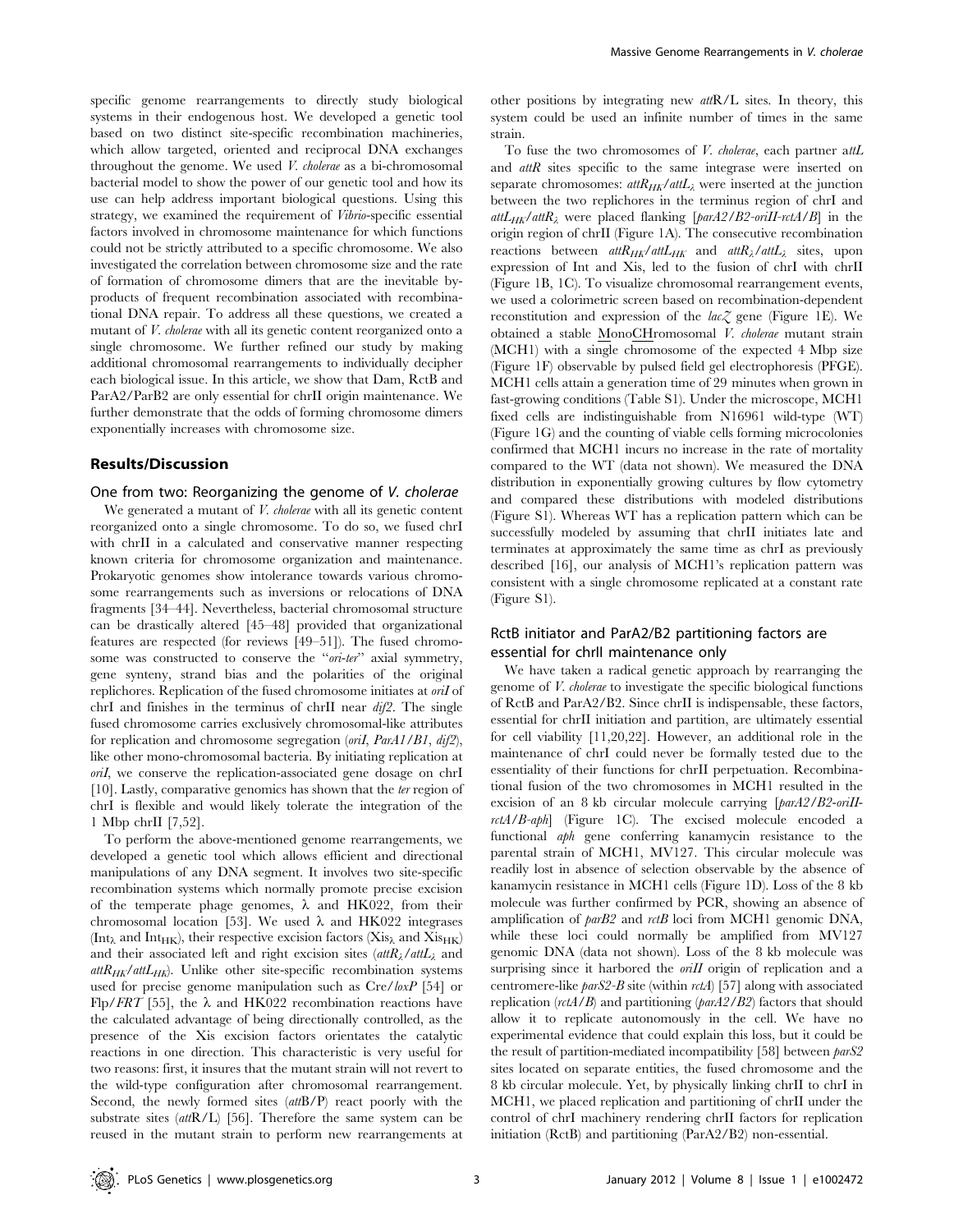

Figure 1. A mono-chromosomal V. cholerae model, MCH1. A. V. cholerae MV127 strain with attR/L sites from  $\lambda$  and HK022 phages inserted at precise loci. Recombination sites [attR<sub>HK</sub> and attL<sub>il</sub>] replaced dif1 on chrI and [attL<sub>HK</sub> and attR<sub>il</sub>] flanked [parAB2-orill-rctAB] on chrII. B. Recombination  $[$ att $R_\lambda \times$ att $L_\lambda$ ] and  $[$ att $R_{HK} \times$ att $L_{HK}$  mediated by the expression of  $Int_\lambda +Xi_{\lambda}$  and  $Int_{HK} +Xi_{HK}$ . C. Recombination events  $[$ att $R_\lambda \times$ att $L_\lambda$ ] regenerate lacZ, allowing for phenotypic detection of rearranged chromosomes. D. Without selection, the 8 kb excised molecule (carrying a kanamycin resistance gene) was lost. E. Blue sector appearing within single conjugant on X-Gal supplemented LB-agar plates indicates recombination events between  $[attR<sub>2</sub> \times attL<sub>2</sub>].$  F. Ethidium bromide stained PFGE of genomic DNA: Lane 1, S. pombe marker (BioRad) ; Lane 2, WT (N16961) ; Lane 3, MCH1. G. Microscopic observation of WT (top panel) versus MCH1 (bottom panel). Nucleoids of exponentially growing cells stained with DAPI (green) merged with phase-contrast images (red). doi:10.1371/journal.pgen.1002472.g001

Most of the centromere-like *parS2* sites are located near *oriII*, ensuring its partition, but a functional parS2 site, parS2-1, was found located near the chrI terminus [57]. Therefore, ParA2/B2 could have an important function for the segregation of the terminus region of chrI. Under the microscope, MCH1 cells are indistinguishable from WT (Figure 1G). Nucleoid staining with DAPI shows no evident segregation or division problems that would be easily detectable by the presence of anucleoid cells, filaments and chromosomes trapped in the septum of division (Figure 1G). Our approach allowed us to readily demonstrate that the essential functions of RctB and ParA2/B2 in V. cholerae are strictly limited to chrII maintenance.

# The essential activity of Dam is restricted to replication initiation at *orill*

All previous in vivo Dam studies were undertaken in E. coli, where Dam is not essential. Here we investigate the essential function of Dam directly in V. cholerae to eliminate confusion arising from extrapolated results from E. coli. MCH1 enabled us to test the essentiality of Dam in replication initiation, since it only carries a single origin of replication, oril. We deleted dam in MCH1 and the WT. Deletion of dam was done in the presence of pGD93, a complementing temperature sensitive replicating plasmid expressing *V. cholerae dam* under the control of an arabinoseinducible (permissive conditions) and glucose-repressible (restrictive conditions) promoter [9]. In the presence of Dam, both  $WT\Delta dam$ -[pGD93] and MCH1 $\Delta dam$ -[pGD93] grew normally (Figure 2A). Under restrictive conditions when Dam was depleted,  $WT\Delta dam$  colonies were hardly visible (Figure 2B) confirming the essentiality of Dam in V. cholerae. MCH1 $\Delta$ dam, on the other hand, grew and formed colonies under restrictive conditions (Figure 2B), indicating that Dam is no longer essential. This result demonstrates that initiation of replication at oriI doesn't require Dam. To more precisely characterize the role of Dam, we created a second mutant of V. cholerae where we maintained two distinct chromosomes but placed replication of chrII under the control of an additional copy of oril, since Dam is not essential to initiate replication at  $\text{oril.}$  To substitute  $\text{oril}$  with  $\text{oril.}$  we used the dual site-specific recombination tool previously described (Text S1). We generated a mutant of V. cholerae carrying two Identical Chromosomal-like oriI Origins (ICO1). The rctB deletion did not affect the viability of ICO1 confirming that its essential function was only required for replication initiation of oriII. We further tested the essentiality of Dam in ICO1, as described previously, and found that  $ICO1\Delta dam$  cells were viable under restrictive conditions (Figure 2B) demonstrating that Dam is no longer essential when chrII replication is initiated at *oriI*. Therefore, we can assert that Dam is required for replication initiation of chrII from *oriII* only.

It was previously thought that the critical function of Dam in V. cholerae could be related to its atypical genome arrangement. However, Dam is also essential in Yersinia pseudotuberculosis and Aeromonas hydrophila [59], bacteria with single chromosomes and members of the gamma subdivision of proteobacteria with V. cholerae. Therefore, the essential function of Dam could possibly be unrelated to the management of a multipartite genome. It is known that DNA methylation exerts an effect on diverse bacteria via its role as a global regulator of gene expression. In  $E$ .  $\omega h$ , many genes involved in DNA mismatch repair, SOS response, motility, host-pathogen interactions or cell cycle regulation are misregulated in the absence of Dam [59]. Thus, the role of DNA methylation in diverse cellular processes via gene expression regulation could also explain Dam's essential function in V. cholerae. The viability of MCH1 $\Delta$ dam mutants allowed us to rule out the potential role of Dam as an essential global regulator of gene expression since they have nearly the same genetic background as the WT where dam deletion is lethal. We further demonstrated in MCH1 that Dam was not required for initiation of replication at oriI. We tested the essentiality of Dam in the mutant ICO1, which carries two chromosomes both initiated at oril. Since  $ICO1\Delta$ dam is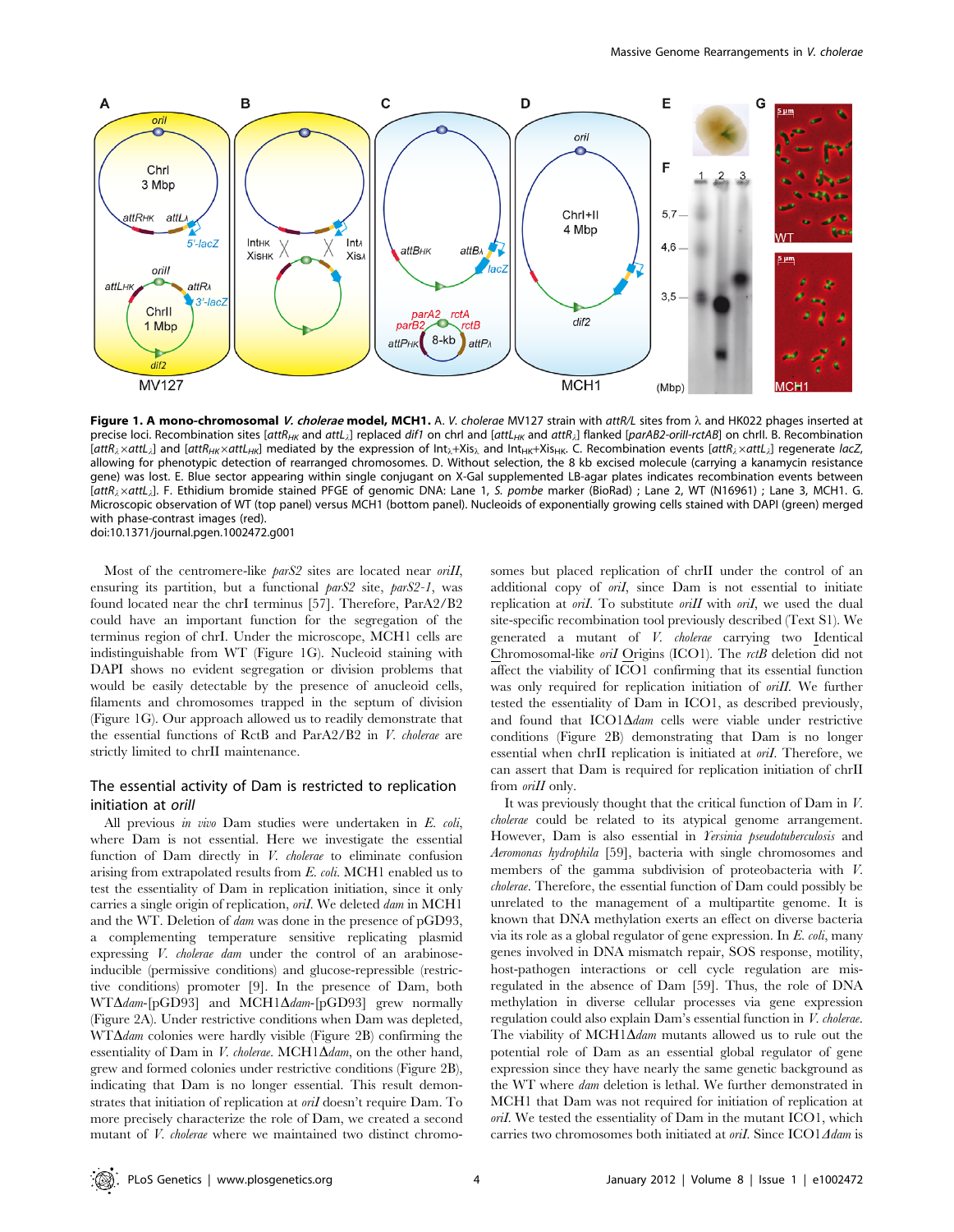

Figure 2. Dam is only essential for replication initiation of chrII from *orill*. Growth of WT $\Delta$ dam/pGD93, MCH1 $\Delta$ dam/pGD93 and  $ICO1\Delta dam/pGD93$  on LB-agar plates under (A) permissive conditions (+0.2% arabinose at 30°C, allowing dam expression and pGD93 replication) or (B) restrictive conditions  $(+1\%$  glucose at  $42^{\circ}$ C, repressing dam and preventing pGD93 replication). doi:10.1371/journal.pgen.1002472.g002

viable, this precisely defined oriII as the region where Dam executes its essential function. This result substantiates earlier in *vitro* work showing that RctB preferentially binds methylated *oriII* [9]. We propose that in absence of Dam, GATC sites in *oriII* do not become methylated, preventing the binding of RctB to oriII and therefore precluding chrII replication initiation and maintenance which is fatal to the cell.

# Chromosome dimer formation increases exponentially with the size of the chromosome

Formation of dimeric chromosomes is a particular problem associated with the circularity of bacterial chromosomes. We used V. cholerae as a bacterial model to determine how genome architecture affects the odds of topological difficulties during replication by assaying the effect of chromosome size on the rate of chromosome dimer formation. Very few cells carrying a dimer are expected to yield viable progeny in the absence of resolution. Inactivation of chromosome dimer resolution in E. coli results in  $\sim$ 15% cell death per generation, which corresponds to the estimated rate of chromosome dimers formed at each cell generation [60–61]. We measured the fitness defect of a dif mutant by growth competition experiments, in which the growth of the mutant strain was directly compared to the growth of its parent (Figure 3B) to quantify the rate of dimers formed on a difcarrying chromosome. In V. cholerae WT, 8.8% of dimers per cell per generation are formed on the 3 Mbp chrI  $(\Delta \text{diff})$  and 3.4% of dimers are formed on the 1 Mbp chrII  $(\Delta di f2)$  when grown in rich LB media (Figure 3A, 3B). In MCH1, 12.5% of dimers per cell per generation are formed on the 4 Mbp chromosome  $(\Delta di/2)$  under the same growth conditions (Figure 3A, 3B). These results suggested that dimer formation increases with replicon size. To strengthen our interpretation, we decided to construct an additional mutant of V. cholerae with two equally sized chromosomes of 2 Mbp and measure the rate of dimer formation on each chromosome. We transferred 1 Mbp from chrI to chrII by swapping the 1.05 Mbp DNA fragment evenly surrounding  $difl$ with the 0.12 Mbp DNA fragment evenly surrounding dif2, resulting in the exchange of dif1 and dif2 using the genetic tool described above (Text S1, Figure S2). We obtained a mutant of V. cholerae with Equally Sized Chromosomes (ESC1 with chrI/II and chrII/I) observable by PFGE (Figure S2D). A measure of the rate of chromosome dimers formed on the two 2 Mbp chromosomes was performed in ESC1. Our results show that 4.9% of dimers per cell per generation are formed on the 2 Mbp chrI/II  $\langle \Delta \hat{di}$ 2) and 4.3% of dimers are formed on the 2 Mbp chrII/I  $(\Delta di f1)$ (Figure 3A, 3B). We plotted the rate of chromosome dimer formation as a function of chromosome size and observed a linear relationship between chromosome size and the logarithm of the frequency of dimer formation  $(r^2 = 0.97)$  (Figure 3C, Methods). This result indicates that chromosome dimer formation increases exponentially with the size of the chromosome. In ESC1, the two equally sized chromosomes, chrI/II and chrII/I, have an asymmetric distribution of genes, specific machineries for their respective maintenance, distinct terminus regions and, very certainly, distinct chromosome structure, and yet the probability of dimer formation for each chromosome is essentially equivalent (Figure 3A). This implicated chromosome size as the primary influence on the rate of dimeric chromosome formation in an identical genetic background.

Homologous recombination involves a Holliday junction intermediate which is resolved by the RuvABC complex leading to either crossover or non-crossover potential products with only crossovers leading to the formation of chromosome dimers [62]. In E. coli, the RuvABC pathway is biased towards generating noncrossover products [63–64]. Since this bias can vary between species, it is not possible to infer the effects of genome architecture on the formation of chromosome dimers by direct comparison between bacteria with single and multiple chromosomes or between bacteria with multiple chromosomes of different sizes. V. cholerae allowed us to modify the size of the chromosomes by transferring DNA from one chromosome to the other, with minimal modifications of the genetic background.

# Genetic information distribution between the two chromosomes impacts chromosome dimer formation

We tested the effect of DNA distribution between multiple chromosomes on the total rate of chromosome dimer formation. To do so, we measured the fitness defect of xerC mutants to obtain a quantification of the total rate of chromosome dimers formed in the cells (Figure 3D). As a consequence of more dimer formation in WT compared to ESC1, we observed that a xerC deletion had a greater effect on WT than on ESC1 (15.5% in WT , 10.8% in ESC1). The unequal (WT) or equal (ESC1) genetic distribution influences the chances for chromosome dimers to arise. Based on this result, it might be considered surprising that the extant WT genome configuration has been selected and all vibrios characterized to date have been shown to possess two unequally sized chromosomes [8]. This suggests that dimer formation has little impact on the selection of DNA distribution on multiple chromosomes.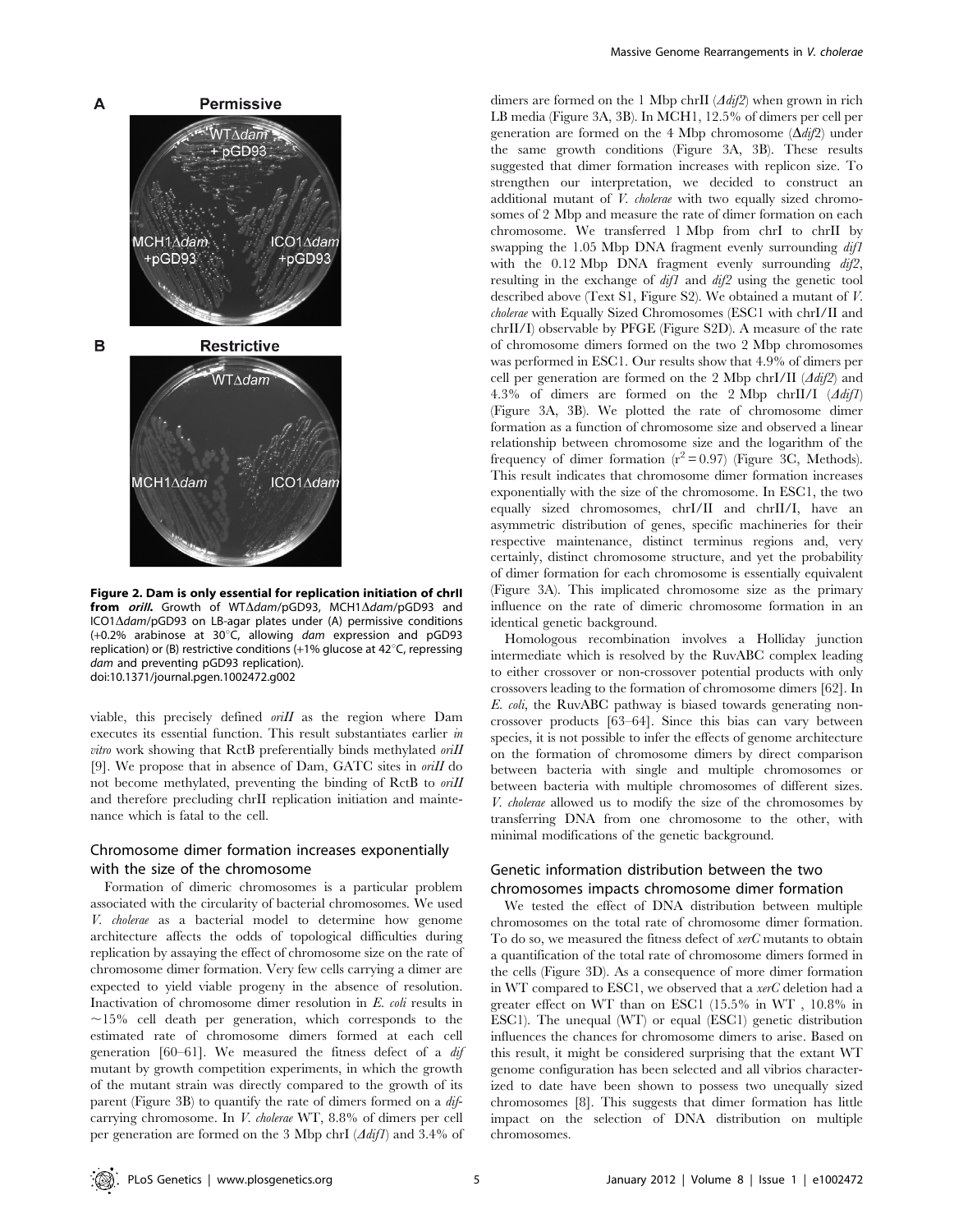| strain           | chromosome | chromosome<br>size (Mbp) | origin | terminus | f dimer (%)      |
|------------------|------------|--------------------------|--------|----------|------------------|
| <b>WT</b>        | chr I      | 2.96                     | oril   | dif1     | $8.8 (+/- 0.5)$  |
|                  | chr II     | 1.07                     | orill  | dif2     | $3.4 (+/- 0.4)$  |
| MCH <sub>1</sub> | chr I+II   | 4.03                     | oril   | dif2     | $12.5 (+/- 0.6)$ |
| ESC <sub>1</sub> | chrI/II    | 2.04                     | oril   | dif2     | $4.9 (+/- 0.4)$  |
|                  | chrII/I    | 2.00                     | orill  | dif1     | $4.3 (+/- 0.3)$  |

 $\, {\bf B}$ 

A





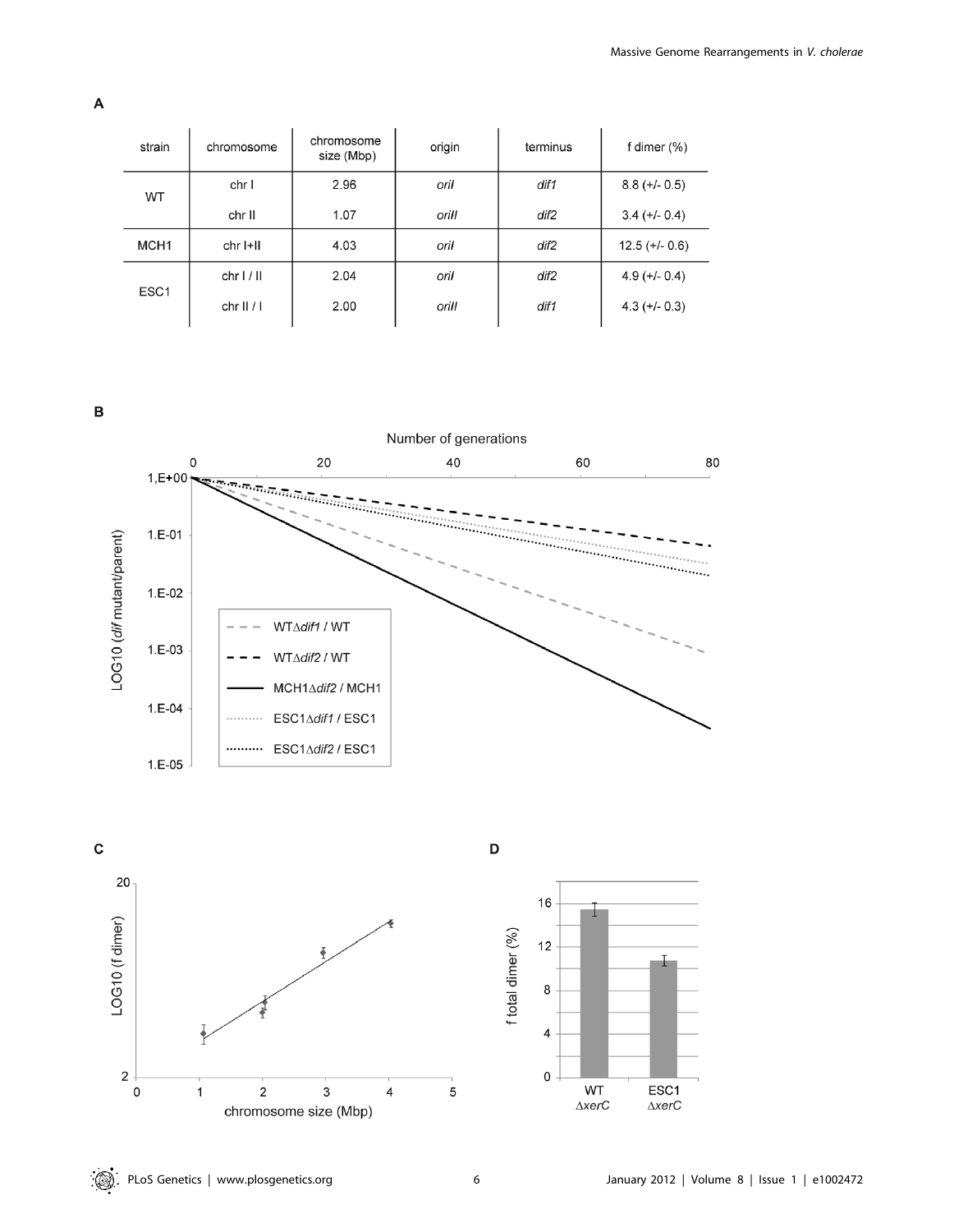Figure 3. Chromosome dimer formation increases exponentially with the size of the chromosome. A. Table summarizing the chromosomal features of WT, MCH1 and ESC1. Frequency of dimers formed on each chromosome per cell per generation ( $f_{dimer}$ ) in percent (+/standard error of the mean). B. Growth competition experiment to assay the activity of dif sites in chromosome dimer resolution. The logarithm of the ratio between the number of CFUs obtained with strains carrying dif sites and the number of CFUs obtained with their isogenic  $\Delta$ dif strains, is plotted as a function of the number of generations. Shown is the plot corresponding to the mean ratio of three independent experiments. C. Logarithm of the frequency of chromosome dimer formation plotted as a function of chromosome size. Dots display means of three independent experiments (+/2 standard error of the mean). D. Histograms representing the total rate of chromosome dimers formed in WT and ESC1. Bar display the means of three independent experiments  $(+/-$  standard error of the mean) of the frequency of cells that the mutant strains ( $\triangle$ xerC) failed to produce at each generation compared to their parents (in percent).

doi:10.1371/journal.pgen.1002472.g003

One possible explanation for V. cholerae's unequally sized replicons and distinct replication initiation mechanisms may lie in adjusting the balance between genes found on separate chromosomes in response to drastic changes in growth conditions [10,17,65]. Gene dosage tends to shape chromosome organization of fast-growing bacteria, favoring placement of genes involved in translation and transcription near the origin of replication [65]. Differential gene dosage depends on replication rate, chromosome size and doubling time. This effect is particularly important for V. cholerae with its two chromosomes of uneven size and extremely short generation time. Indeed, when V. cholerae growth rate increases, origin-proximal loci of chrI are amplified by up to four copies per cell, yet origin-proximal loci of chrII never total more than two copies per cell [17]. Consistent with its larger size, gene dosage effects on chrI are greater than on chrII [10,16]. Differently sized replicons may thus be selectively advantageous as a means to allow for a more nuanced gene dosage effect. This is certainly the case for the vibrios, where a higher abundance of growth-essential and growth-contributing genes are located near the origin of replication of chrI coupled with a dearth of such genes on chrII. This theory lends itself well to further investigation using our genetic engineering tools.

#### New insights into bacterial genome organization

We developed a site-specific recombination-based engineering tool, which provides us with a powerful means to massively reorganize in principle any prokaryotic genome provided that necessary host factors are present. This genetic tool consists in harnessing the  $\lambda$  and HK022 recombination systems to perform a large panel of genome reorganizations. By controlling the location and the orientation of each partner recombination site, we can obtain a large variety of genome rearrangements, such as chromosome fusion (e.g. MCH1), transfer and exchange of DNA fragments (e.g. ESC1), deletion, insertion, inversion or substitution of DNA (e.g. ICO1). Thanks to the construction and analysis of various synthetic mutants, we were able to tackle important biological issues on chromosome maintenance in V. cholerae. We showed that Dam, RctB and ParA2/ParB2 factors are essential for chrII maintenance. We further revealed that the odds of forming chromosome dimers exponentially increase with the size of a circular chromosome.

Our construction of mutants with massive genome rearrangements demonstrates the incredible plasticity of prokaryotic genomes. All of these genomic mutants conserved the rapid growth characteristic of vibrios, although with a slightly extended generation time (Table S1) that may be linked to their alternative genomic structure. This is currently under investigation. Recent advancements in the field of synthetic biology have demonstrated that the de novo creation of artificial genomes is now an attainable objective [66]. The recent assembly of the 580 kb genome of Mycoplasma genitalium starting from chemically synthesized oligonucleotides [67] and the successful demonstration that one can maintain and engineer a bacterial genome in a yeast and then

transfer it to a bacterial recipient cell to generate an engineered bacterium [68] pave the way for many applications previously thought to be out of reach [69]. The current understanding of bacterial genomic organization and its connection with precise phenotypic properties is insufficient to propose an optimized genome arrangement to the field of synthetic biology. MCH1 is by far the closest isogenic mono-chromosomal model that can be used to make comparisons with the bi-chromosomal V. cholerae N16961 strain. A previous work has been done in Sinorhizobium meliloti, in which spontaneous fusions of the three natural replicons occurs at low frequency through recombination between repeated sequences in the genome [70]. In these experiments, the three different fused molecules all conserved their functional origins of replication, and the resulting fusion was reversible, rendering the results inconclusive in terms of the relationship between growth advantage and genome organization. On the contrary, the single chromosome of our engineered MCH1 is stable, contains only a single origin and terminus of replication and therefore provides us with a powerful new tool to investigate the selective advantage(s) of the characteristic multipartite genome organization of vibrios. New insights into bacterial genome organization and determination of how genomes are arranged can help us to design more optimized chromosomes, which will undoubtedly open novel developments in the field of synthetic biology.

#### Methods

#### Bacterial strains and growth conditions

Bacterial strains and plasmids used in this study are listed in Table S2. Cells were grown at  $37^{\circ}$ C in Luria broth. Antibiotics were used at the following concentrations: ampicillin,  $75 \mu g/mL$ ; chloramphenicol,  $25 \mu g/mL$  for E. coli and  $5 \mu g/mL$  for V.  $cholerae$ ; kanamycin 25 µg/mL; spectinomycin 100 µg/mL; zeocin 25 mg/mL. Diaminopimelic acid was used at 0.3 mM, X-Gal (40  $\mu$ g/mL); IPTG(1 mM); arabinose (0.2%) and glucose (1%).

#### General cloning procedures

DNA cassettes containing the *att* recombination sites were transferred from a plasmid vector to the chromosome by two homologous recombination steps. To provide homology for integration, two 500 bp regions spanning the point of insertion were amplified from N16961 chromosomal DNA by PCR. The amplified fragments were cloned into an R6K  $\gamma$ -on-based suicide vector,  $pSW7848$  that encodes the  $\alpha dB$  toxin gene under the control of an arabinose-inducible and glucose-repressible promoter,  $P_{BAD}$ . The sequences containing the *att* recombination sites of interest were then cloned between the two chromosomal fragments. For cloning,  $\Pi$ 3813 was used as a plasmid host [71]. For conjugal transfer of plasmids to V. cholerae strains, E. coli  $\beta$ 3914 was used as the donor [71]. Selection of the plasmid-borne drug marker resulted in integration of the entire plasmid in the chromosome by a single crossover. Elimination of the plasmid backbone resulting from a second recombination step was selected for by arabinose induction of the  $\alpha dB$  toxin gene.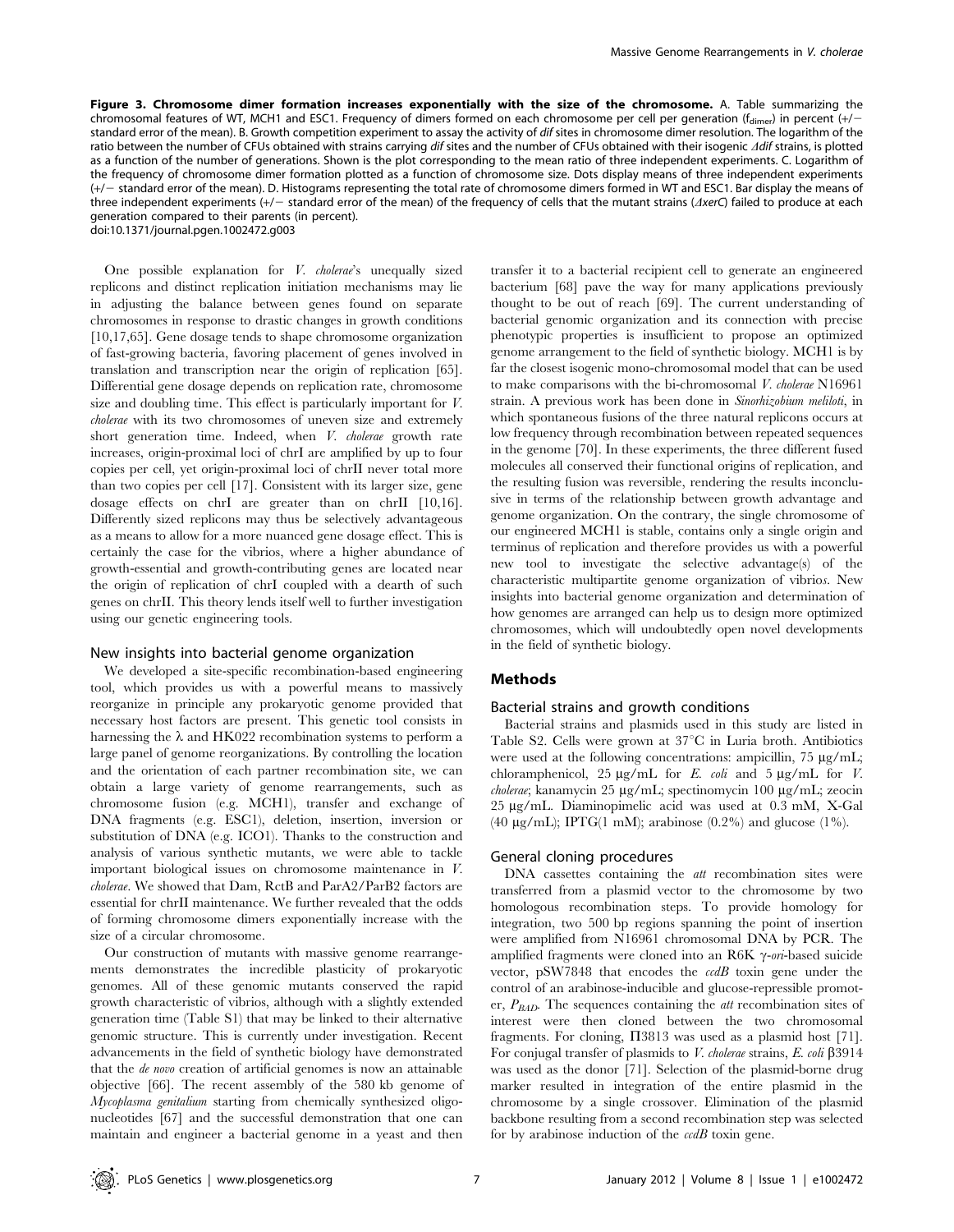#### MCH1 construction

V. cholerae N16961 El Tor strain deleted for lac $Z$  was used to create the mono-chromosomal MCH1 strain [4,72]. Following the above-mentioned cloning and genome engineering procedures, four attR/L sites were inserted at precise chromosomal loci near  $difl$  on chrI and near  $oriCH$  on chrII using pSW7848-derivitave KO vectors pMP36 (att $R_{\lambda}$ ), pMP42 (att $L_{\lambda}$ ), pMP35 (att $R_{HK}$ ), pMP49  $(\text{attL}_{HK})$  (Table S2). First,  $[\text{attR}_{\lambda}$ -3'lac $\zeta$ -FRT-aph-FRT] was inserted downstream of  $rctB$  on chrII using pMP36 in N16961 $\Delta$ lac $\zeta$  generating strain MV122. The aph cassette was excised using pCP20 for expression of Flp recombinase that catalyses recombination between the two FRT sites [73–74]. After Flp-mediated recombination, a single FRT site remained near  $oiCH$  and the strain became sensitive to kanamycin, MV122 $\Delta$ aph. Second,  $\int \frac{a t L \lambda}{2}$ -5'  $\frac{d \lambda}{d\lambda}$ -FRT-aph-FRT] was inserted upstream of  $\frac{d \lambda}{d\lambda}$ on chrI using pMP42 in MV122 $\Delta$ aph generating strain MV124. The aph cassette was excised using pCP20, generating the mutant MV124 $\Delta$ aph. We checked MV124 $\Delta$ aph by PCR to make sure that undesirable recombination events between the remaining FRT site on chrII with FRT sites on chrI didn't occur. Third, dif1 was replaced by  $\lceil \text{attR}_{HK} - \text{FRT-aph-FRT} \rceil$  using pMP35, yielding strain MV125. To insert  $\alpha t R_{HK}$  close to  $\alpha t f$ , it was necessary to delete dif1 to prevent site-specific integration of a dif1-carrying KOvector mediated by the endogenous V. cholerae XerC/D recombinases [19]. The aph cassette was not excised, this antibiotic resistance cassette serving as a reporter to follow the subsequent loss of the excised 8 kb circular molecule resulting from the fusion of chr1 with chr2. Fourth,  $[$ att $L$ <sub>HK</sub> $]$  with no antibiotic resistance cassette was inserted downstream of parB2 using pMP49 generating mutant MV127 (Figure 1A).

A temperature-sensitive replicating vector pMP6 expressing  $[int_{\lambda} -xis_{\lambda}$ ,  $int_{HK}-xb$  is<sub>HK</sub>] was conjugated into MV127. Donor cells  $\beta$ 2163 [pMP6] and recipient cells (MV127) were conjugated for one hour at  $30^{\circ}$ C and plated on LB-agar at  $30^{\circ}$ C supplemented with ampicillin, X-Gal and IPTG to select for pMP6 and monitor recombination events between  $\text{attL}_{\lambda}$  and  $\text{attR}_{\lambda}$ . Reconstitution and expression of the  $\beta$ -galactosidase encoding gene led to appearance of blue cells when grown in presence of X-Gal and IPTG. After 36 hours of growth at  $30^{\circ}$ C, blue quarters appeared within single white conjugant colonies (Figure 1E). From blue/white colonies of mixed population, cells were grown at  $30^{\circ}$ C in LB in presence of ampicillin to enrich for chromosome rearrangements. Cells were plated on LB supplemented with X-Gal, IPTG to monitor  $\text{att}L_{\lambda}$ and  $\alpha t R_1$  recombination events and incubated at 42<sup>o</sup>C to cure pMP6. All selected colonies were completely blue. Ten clones were isolated and tested by PCR using primers flanking both recombined  $attB_{\lambda}$  and  $attB_{HK}$  sites to verify that recombination occurred between all four recombination sites. All tested blue clones also had recombined  $attR_{HK}$ <sup>x</sup> attL<sub>HK</sub>. Fusion of the two chromosomes resulted in the excision of an 8 kb circular molecule. In absence of antibiotic pressure that selected for this 8 kb circular molecule (aph gene formerly located in the terminus region of chrI), the molecule was rapidly lost. All remaining and undesired FRT and attP sites were excised within the 8 kb molecule and subsequently lost. The resulting mutant carries a single circular chromosome, free of antibiotic resistance cassettes and containing only two short 50 bp attB sites that delimit chrI from chrII. Genomic stability of the mutant was established over 1000 generations carried out during a long-term evolution experiment.

#### Pulsed field gel electrophoresis

The preparation of genomic DNA embedded in agarose gels and the protocol for PFGE was performed as previously described [8,75].

#### Dam depletion

WT, MCH1 and ICO1 strains were deleted for dam using pGD121 knock-out vector in the presence of pGD93 (Dam complementing vector) and then depleted for Dam as previously described [9].

#### Growth competition assay

The proportion of cells that a mutant strain deficient in dimer resolution fails to produce at each doubling time of its parent can be measured by growth competition experiments. Growth competitions of *V. cholerae* strains are described in [19]. V. cholerae cells were grown at 37°C with a  $10^{-3}$  dilution in LB media every 8–12 h. Colony-forming units (CFUs) of mutant and parental cells in the cultures were determined by plating on appropriate antibiotic plates. These numbers were used to calculate the number of generations of the parent cells between each time points and the CFUs ratio of mutant versus parent cells at each time point. This ratio varies exponentially with the number of generations. The coefficient of this exponential is a good estimation of the rate of dimer formation [19]. Following this method, we estimated the rate of dimer formation for each mutant in three independent experiments. In Figure 3C, the relationship between the rate of dimer formation and the logarithm of chromosome size has a very high  $R^2$  (>0.9) with no significant departure from linearity (P value  $= 0.1827$ , which indicates a strong linear relationship between the two variables. The slope is significantly different from zero (P value $< 0.0001$ ) and the confidence interval for the slope is 95%.

# Supporting Information

Figure S1 MCH1 has a replication pattern consistent with a single chromosome replicating at constant rate. The Cooper-Helmstetter model for DNA replication [76] predicts the DNA distribution in an ideal culture and replication parameters can be estimated from computer-simulations of the DNA histograms [16,77-78]. Cultures of V. cholerae, WT (left panels) or MCH1 (right panels), were grown exponentially with different carbonsources to obtain independent samples with different cell-cycle parameters and samples were analyzed by flow cytometry. We compared the experimental DNA histograms obtained by flow cytometry to computer simulations of DNA contents in ideal cultures using the approach described by Michelsen et al [77]. The DNA histograms were simulated assuming either two chromosomes (WT) or one chromosome (MCH1) as described by [16]. In these simulations, the DNA histograms are resolved into the contributions from cells in the B, C and D periods. Shown are samples grown in M9+fructose (upper panels) and M9+fructose+serine (lower panels). Purple dots are actual DNA contents data, green curves simulate pre-replicating (B period) cells, blue curves simulate replicating (C period) cells, red curves simulate post-replicating (D period) cells and black curves accumulates the B, C and D period cells. The difference between the one and two chromosome simulations shows mainly in the shape of distribution of replicating cells: the increased replication rate late in the cell cycle with both chromosomes replicating lowers the blue C-curve compared to the same curved in cells with one chromosome.

# (TIF)

Figure S2 Construction of a mutant of V. cholerae, ESC1, with equally sized chromosomes. A. V. cholerae MV155 strain with attR/  $L$  sites from  $\lambda$  and HK022 phages inserted at precise loci. Recombination sites are located as follows:  $attR_{HK}$  in the intergenic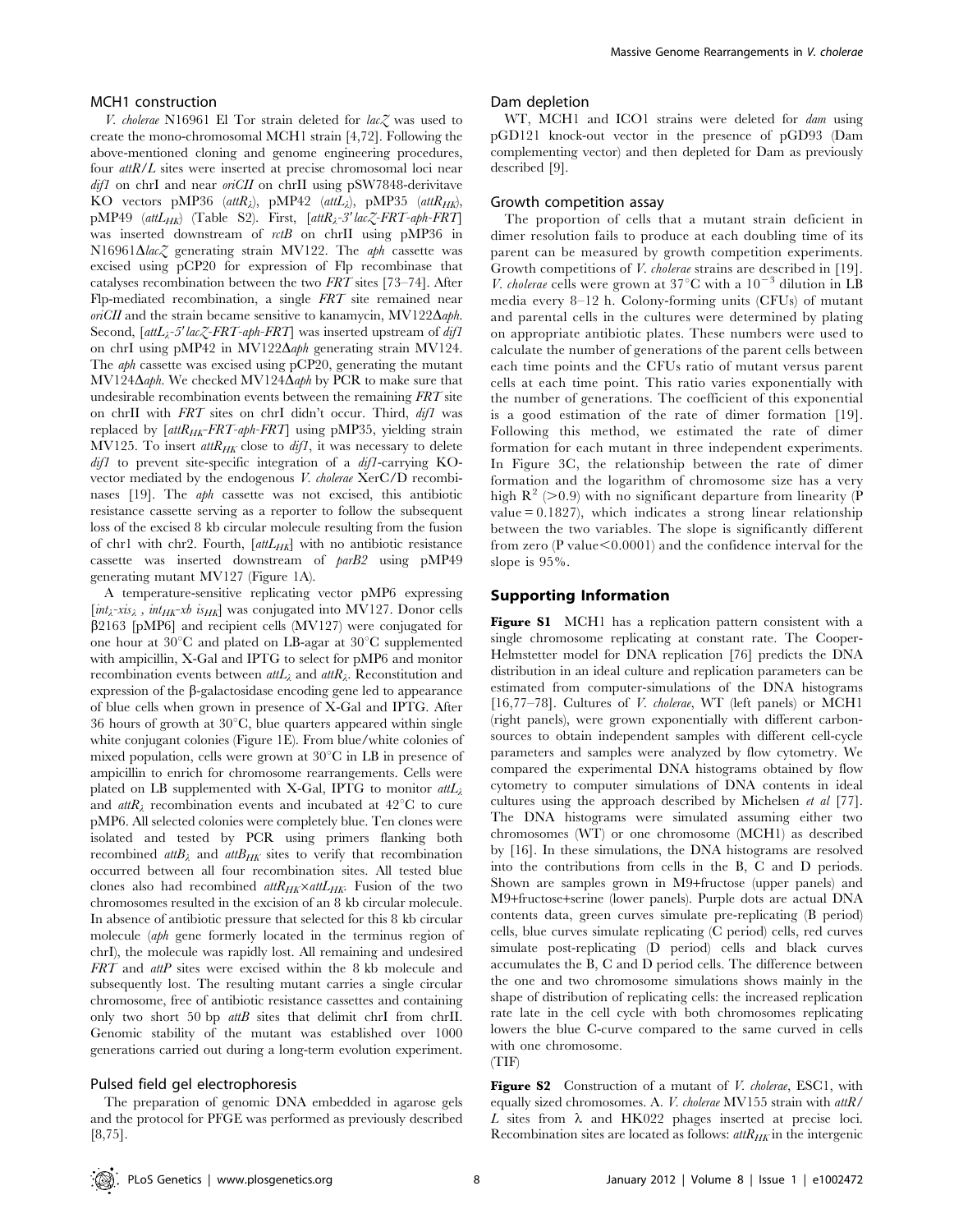region of [VC1939–VC1940] and  $\alpha tL_{\lambda}$  in the intergenic region of [VC981-VC982] on chrI;  $attL_{HK}$  in the intergenic region of [VCA628-VCA629] and  $attR_{\lambda}$  in the intergenic region of [VCA514–VCA515] on chrII. B. Recombination  $[attR_{\lambda} \times attL_{\lambda}]$ and  $[$ *attR<sub>HK</sub>*×*attL<sub>HK</sub>* $]$  mediated by the expression of Int<sub> $\lambda$ </sub>+Xis<sub> $\lambda$ </sub> and Int<sub>HK</sub>+Xis<sub>HK</sub>. C. Recombination events  $[$ att $R_\lambda \times$ att $L_\lambda$ ] regenerate  $lac \gtrsim$  allowing for phenotypic detection of rearranged chromosomes. Recombination  $[attR_{\lambda} \times attL_{\lambda}]$  and  $[attR_{HK} \times attL_{HK}]$  leads to the transfer of 1 Mbp from chrI to chrII and the exchange of  $difl$ and dif2 sites. D. Ethidium bromide stained pulse-field-gel electrophoresis of genomic DNA: lane 1, WT; lane 2, MCH1; lane 3, ESC1; lane 4, H. wingei marker (BioRad). (TIF)

Table S1 Generation time of various genomic mutants in fast growing conditions.

(DOC)

Table S2 List of plasmids and bacterial strains. (DOC)

#### References

- 1. Suwanto A, Kaplan S (1989) Physical and genetic mapping of the Rhodobacter sphaeroides 2.4.1 genome: presence of two unique circular chromosomes. J Bacteriol 171: 5850–5859.
- 2. Casjens S (1998) The diverse and dynamic structure of bacterial genomes. Annu Rev Genet 32: 339–377.
- 3. Egan ES, Fogel MA, Waldor MK (2005) Divided genomes: negotiating the cell cycle in prokaryotes with multiple chromosomes. Mol Microbiol 56: 1129–1138.
- 4. Heidelberg JF, Eisen JA, Nelson WC, Clayton RA, Gwinn ML, et al. (2000) DNA sequence of both chromosomes of the cholera pathogen Vibrio cholerae. Nature 406: 477–483.
- 5. Reen FJ, Almagro-Moreno S, Ussery D, Boyd EF (2006) The genomic code: inferring Vibrionaceae niche specialization. Nat Rev Microbiol 4: 697–704.
- 6. Dryselius R, Kurokawa K, Iida T (2007) Vibrionaceae, a versatile bacterial family with evolutionarily conserved variability. Res Microbiol 158: 479–486.
- 7. Le Roux F, Zouine M, Chakroun N, Binesse J, Saulnier D, et al. (2009) Genome sequence of Vibrio splendidus: an abundant planctonic marine species with a large genotypic diversity. Environ Microbiol 11: 1959–1970.
- 8. Okada K, Iida T, Kita-Tsukamoto K, Honda T (2005) Vibrios commonly possess two chromosomes. J Bacteriol 187: 752–757.
- 9. Demarre G, Chattoraj DK (2010) DNA adenine methylation is required to replicate both Vibrio cholerae chromosomes once per cell cycle. PLoS Genet 6: e1000939. doi:10.1371/journal.pgen.1000939.
- 10. Dryselius R, Izutsu K, Honda T, Iida T (2008) Differential replication dynamics for large and small Vibrio chromosomes affect gene dosage, expression and location. BMC Genomics 9: 559.
- 11. Duigou S, Knudsen KG, Skovgaard O, Egan ES, Lobner-Olesen A, et al. (2006) Independent control of replication initiation of the two Vibrio cholerae chromosomes by DnaA and RctB. J Bacteriol 188: 6419–6424.
- 12. Egan ES, Waldor MK (2003) Distinct replication requirements for the two Vibrio cholerae chromosomes. Cell 114: 521–530.
- 13. Fogel MA, Waldor MK (2005) Distinct segregation dynamics of the two Vibrio cholerae chromosomes. Mol Microbiol 55: 125–136.
- 14. Fogel MA, Waldor MK (2006) A dynamic, mitotic-like mechanism for bacterial chromosome segregation. Genes Dev 20: 3269–3282.
- 15. Pal D, Venkova-Canova T, Srivastava P, Chattoraj DK (2005) Multipartite regulation of rctB, the replication initiator gene of Vibrio cholerae chromosome II. J Bacteriol 187: 7167–7175.
- 16. Rasmussen T, Jensen RB, Skovgaard O (2007) The two chromosomes of Vibrio cholerae are initiated at different time points in the cell cycle. EMBO J 26: 3124–3131.
- 17. Srivastava P, Chattoraj DK (2007) Selective chromosome amplification in Vibrio cholerae. Mol Microbiol 66: 1016–1028.
- 18. Srivastava P, Fekete RA, Chattoraj DK (2006) Segregation of the replication terminus of the two Vibrio cholerae chromosomes. J Bacteriol 188: 1060–1070.
- 19. Val ME, Kennedy SP, El Karoui M, Bonne L, Chevalier F, et al. (2008) FtsKdependent dimer resolution on multiple chromosomes in the pathogen Vibrio cholerae. PLoS Genet 4: e1000201. doi:10.1371/journal.pgen.1000201.
- 20. Yamaichi Y, Fogel MA, Waldor MK (2007) par genes and the pathology of chromosome loss in Vibrio cholerae. Proc Natl Acad Sci U S A 104: 630–635.
- 21. Schmid M, Fernandez-Badillo A, Feichtinger W, Steinlein C, Roman JI (1988) On the highest chromosome number in mammals. Cytogenet Cell Genet 49: 305–308.

Text S1 Supporting methods. (DOCX)

#### Acknowledgments

We gratefully acknowledge F. Cornet and S. P. Kennedy for critical reading of the manuscript. We acknowledge S. Shorte, E. Perret, and C. Machu from the Imagopole at the Institut Pasteur for assistance in the imaging experiments. We thank F. Boccard and D. K. Chattoraj for kind gifts of plasmids, T. Iida and C. Buchrieser for PFGE technical advices, M.-A. Dillies for statistical advices, G. Demarre for helpful discussions, and D. Bikard and C. Olivier for their help in the initial validation of the double  $\lambda$ /HK022 recombination system and helpful discussions.

#### Author Contributions

Conceived and designed the experiments: M-EV OS DM. Performed the experiments: M-EV OS MD-G. Analyzed the data: M-EV OS MD-G. Contributed reagents/materials/analysis tools: M-EV OS MD-G MJB. Wrote the paper: M-EV DM.

- 23. Yamaichi Y, Duigou S, Shakhnovich EA, Waldor MK (2009) Targeting the replication initiator of the second Vibrio chromosome: towards generation of vibrionaceae-specific antimicrobial agents. PLoS Pathog 5: e1000663. doi:10.1371/journal.ppat.1000663.
- 24. Egan ES, Lobner-Olesen A, Waldor MK (2004) Synchronous replication initiation of the two Vibrio cholerae chromosomes. Curr Biol 14: R501–502.
- 25. Lobner-Olesen A, Skovgaard O, Marinus MG (2005) Dam methylation: coordinating cellular processes. Curr Opin Microbiol 8: 154–160.
- 26. Julio SM, Heithoff DM, Provenzano D, Klose KE, Sinsheimer RL, et al. (2001) DNA adenine methylase is essential for viability and plays a role in the pathogenesis of Yersinia pseudotuberculosis and Vibrio cholerae. Infect Immun 69: 7610–7615.
- 27. Kahng LS, Shapiro L (2001) The CcrM DNA methyltransferase of Agrobacterium tumefaciens is essential, and its activity is cell cycle regulated. J Bacteriol 183: 3065–3075.
- 28. Robertson GT, Reisenauer A, Wright R, Jensen RB, Jensen A, et al. (2000) The Brucella abortus CcrM DNA methyltransferase is essential for viability, and its overexpression attenuates intracellular replication in murine macrophages. J Bacteriol 182: 3482–3489.
- 29. Wright R, Stephens C, Shapiro L (1997) The CcrM DNA methyltransferase is widespread in the alpha subdivision of proteobacteria, and its essential functions are conserved in Rhizobium meliloti and Caulobacter crescentus. J Bacteriol 179: 5869–5877.
- 30. Koch B, Ma X, Lobner-Olesen A (2010) Replication of Vibrio cholerae chromosome I in Escherichia coli: dependence on dam methylation. J Bacteriol 192: 3903–3914.
- 31. Draper GC, Gober JW (2002) Bacterial chromosome segregation. Annu Rev Microbiol 56: 567–597.
- 32. Leonard TA, Moller-Jensen J, Lowe J (2005) Towards understanding the molecular basis of bacterial DNA segregation. Philos Trans R Soc Lond B Biol Sci 360: 523–535.
- 33. Lesterlin C, Barre FX, Cornet F (2004) Genetic recombination and the cell cycle: what we have learned from chromosome dimers. Mol Microbiol 54: 1151–1160.
- 34. Campo N, Dias MJ, Daveran-Mingot ML, Ritzenthaler P, Le Bourgeois P (2004) Chromosomal constraints in Gram-positive bacteria revealed by artificial inversions. Mol Microbiol 51: 511–522.
- 35. Esnault E, Valens M, Espeli O, Boccard F (2007) Chromosome structuring limits genome plasticity in Escherichia coli. PLoS Genet 3: e226. doi:10.1371/ journal.pgen.0030226.
- 36. Guijo MI, Patte J, del Mar Campos M, Louarn JM, Rebollo JE (2001) Localized remodeling of the Escherichia coli chromosome: the patchwork of segments refractory and tolerant to inversion near the replication terminus. Genetics 157: 1413–1423.
- 37. Hill CW, Gray JA (1988) Effects of chromosomal inversion on cell fitness in Escherichia coli K-12. Genetics 119: 771–778.
- Lesterlin C, Mercier R, Boccard F, Barre FX, Cornet F (2005) Roles for replichores and macrodomains in segregation of the Escherichia coli chromosome. EMBO Rep 6: 557–562.
- 39. Liu GR, Liu WQ, Johnston RN, Sanderson KE, Li SX, et al. (2006) Genome plasticity and ori-ter rebalancing in Salmonella typhi. Mol Biol Evol 23: 365–371.
- 40. Louarn JM, Bouche JP, Legendre F, Louarn J, Patte J (1985) Characterization and properties of very large inversions of the E. coli chromosome along the origin-to-terminus axis. Mol Gen Genet 201: 467–476.